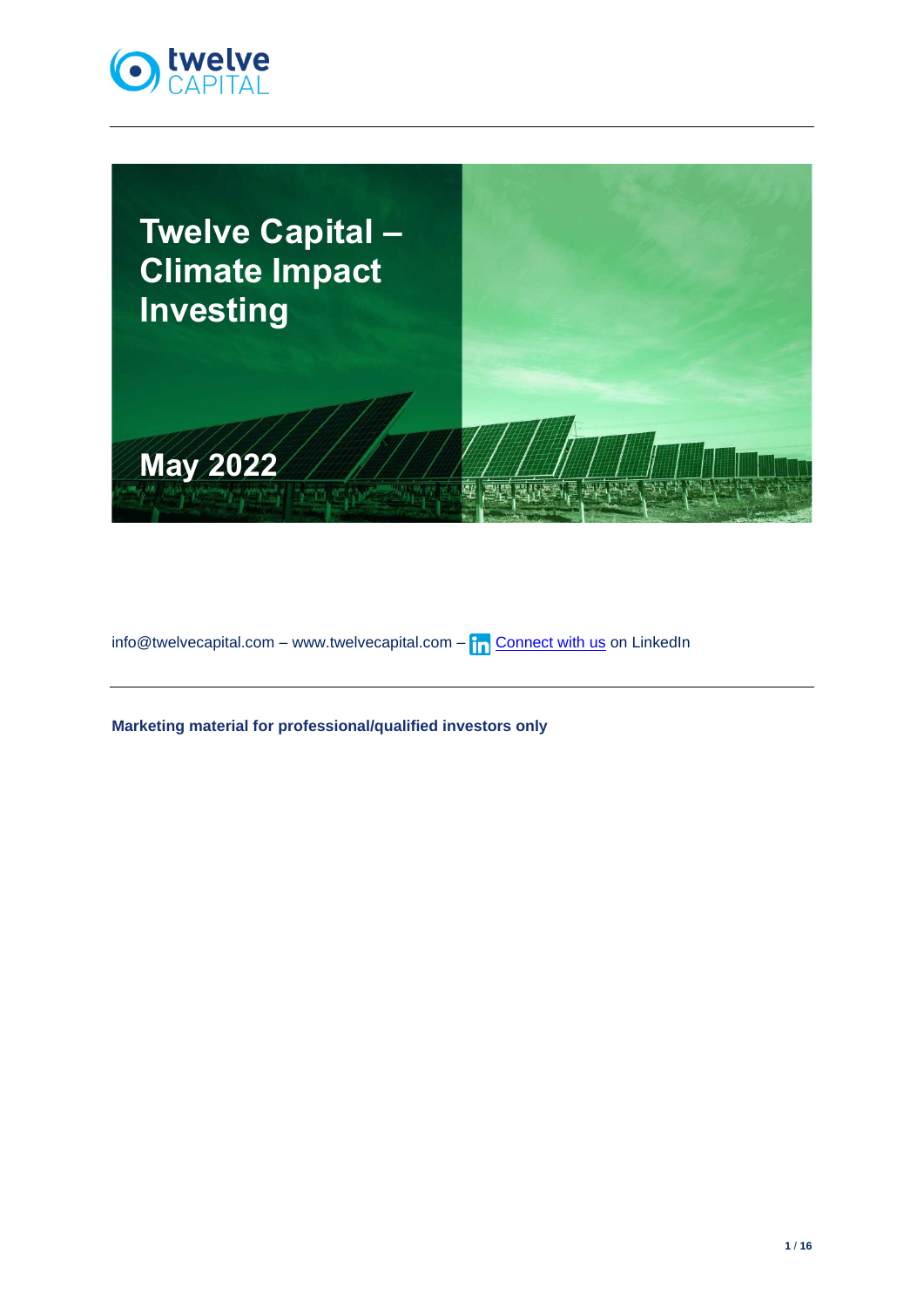

Twelve Capital conducted a survey among financial companies to identify their initiatives to support a net-zero economy



Twelve's Litmus Test applies a different perspective on ESG, to see how money is steered towards low carbon activities.

The core of the "Litmus Test" is a thorough questionnaire with the three parts on the right.



this analysis only (no fintech)

## **Investments – 57% have an impact investment target**

- 57% of companies have an impact investment target. However, only 30% apply a concrete reduction number to it.
- Even more, only one company has set a reduction target for its investment portfolio of 7% annually, aligned with the Paris goals.
- Further, only 40% of the analysed companies know the amount of greenhouse gas emissions of their investment portfolio.
- However, 74% of the analysed insurance companies have an engagement process with their investee with the goal of reducing their GHG emissions.

*Twelve Capital expects that in the near future companies will more and more measure the emissions of the investment portfolio and thus clear targets will be set.*

## **Underwriting – Almost no targets seen**

- Only one insurance company out of all analysed has already set a reduction target for their underwriting book. This indicates that setting targets on the liability side is still at its infancy stage.
- However, almost 50% of the analysed insurance companies stated that they have planned to measure and disclose the greenhouse gas emissions of their underwriting book in the near future.

*Twelve Capital expects that the underwriting side will take a big step towards climate transition in the next two years, driven by the Net Zero Insurance Alliance.*

## **Operations – 25% have a net-zero commitment**

- Operational emissions (Scope 1, 2 and some areas of Scope 3) of financial institutions are negligible compared to the emissions of the balance sheet.
- Around 70% of the analysed financial institutions have set some kind of environmental friendly policies; from specific numeric targets to unspecific targets like exchanging light bulbs and using less printing paper.
- However, only about a forth of the considered financial institutions have stated a net-zero commitment of their operational emissions.

*Twelve Capital expects that more and more companies will set and/or update a operational emission reduction target.*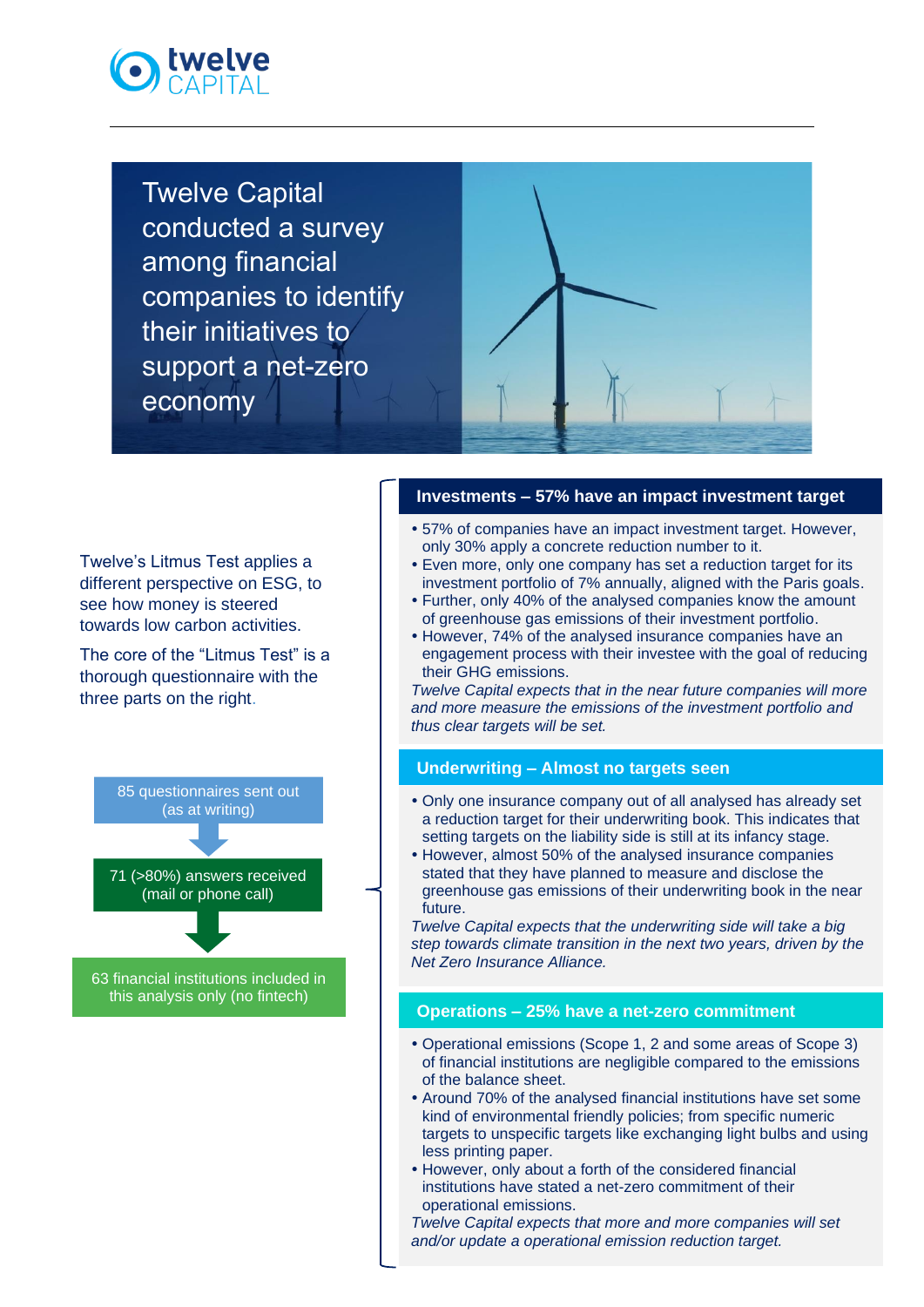

# **Table of Contents**

| What is done on the operational side to steer capital in the right direction? 11 |  |
|----------------------------------------------------------------------------------|--|
|                                                                                  |  |
|                                                                                  |  |
|                                                                                  |  |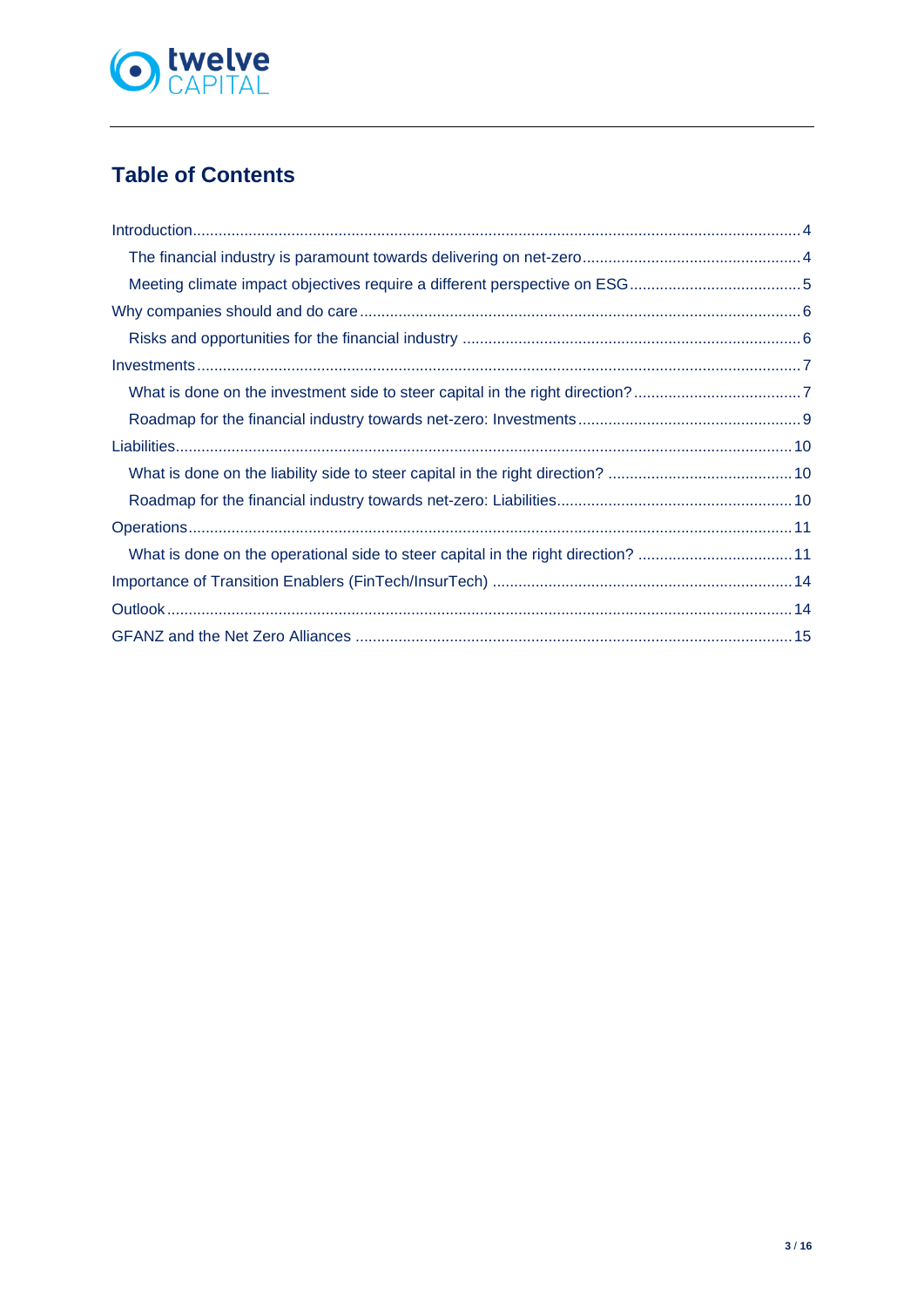

## <span id="page-3-0"></span>**Introduction**

### <span id="page-3-1"></span>**The financial industry is paramount towards delivering on net-zero<sup>1</sup>**

*"Up until today there was not enough money in the world to fund the transition. And this is a watershed. So now, it's [about] plugging it in." (Mark Carney, COP26, 04/11/2021)*

### **Funding gap needs to be closed**

Financial services are key for a net-zero economy, as companies require funding and the (re-) insurance industry enforces on managing risks from climate change. Therefore, capital flows need to shift from high to low carbon activities. Furthermore, in order to reach the Paris Agreement target and for the world to be net-zero by 2050, around USD 90 trillion of infrastructure investment is required over the next 15 years alone (or roughly USD 4.1 trillon each year by 2030), according to the Intergovernmental Panel on Climate Change (IPCC)<sup>2</sup>.

In 2020, only USD 632 billion was invested globally and governments bore the majority (51% of it). This funding gap needs to be urgently addressed and cannot be put on the public sector alone. Financial institutions are needed to contribute and support all efforts to achieve the Paris Agreement goals. There is a huge investment gap that governments cannot fill solely and where financial institutions can contribute and tap in.

To put into relation, total assets of global financial institutions reached an amount of USD 404 trillion by the end of 2019, according to Statista<sup>3</sup>. This emphasises that their contribution represents a vital part and market opportunities are given.



#### Chart 1: Tracked climate finance flows and estimates for what is needed until 2050.

Source: The Climate Policy Initiative, "Landscape of Climate Finance 2021".

<sup>1</sup> https://netzeroclimate.org: Net-zero refers to a state in which the greenhouse gases going into the atmosphere are balanced by removal out of the atmosphere.

<sup>2</sup> Climate Policy Initiative. (10 February 2022). Global Landscape of Climate Finance 2021. CPI.

<sup>3</sup> <https://www.statista.com/statistics/421060/global-financial-institutions-assets/>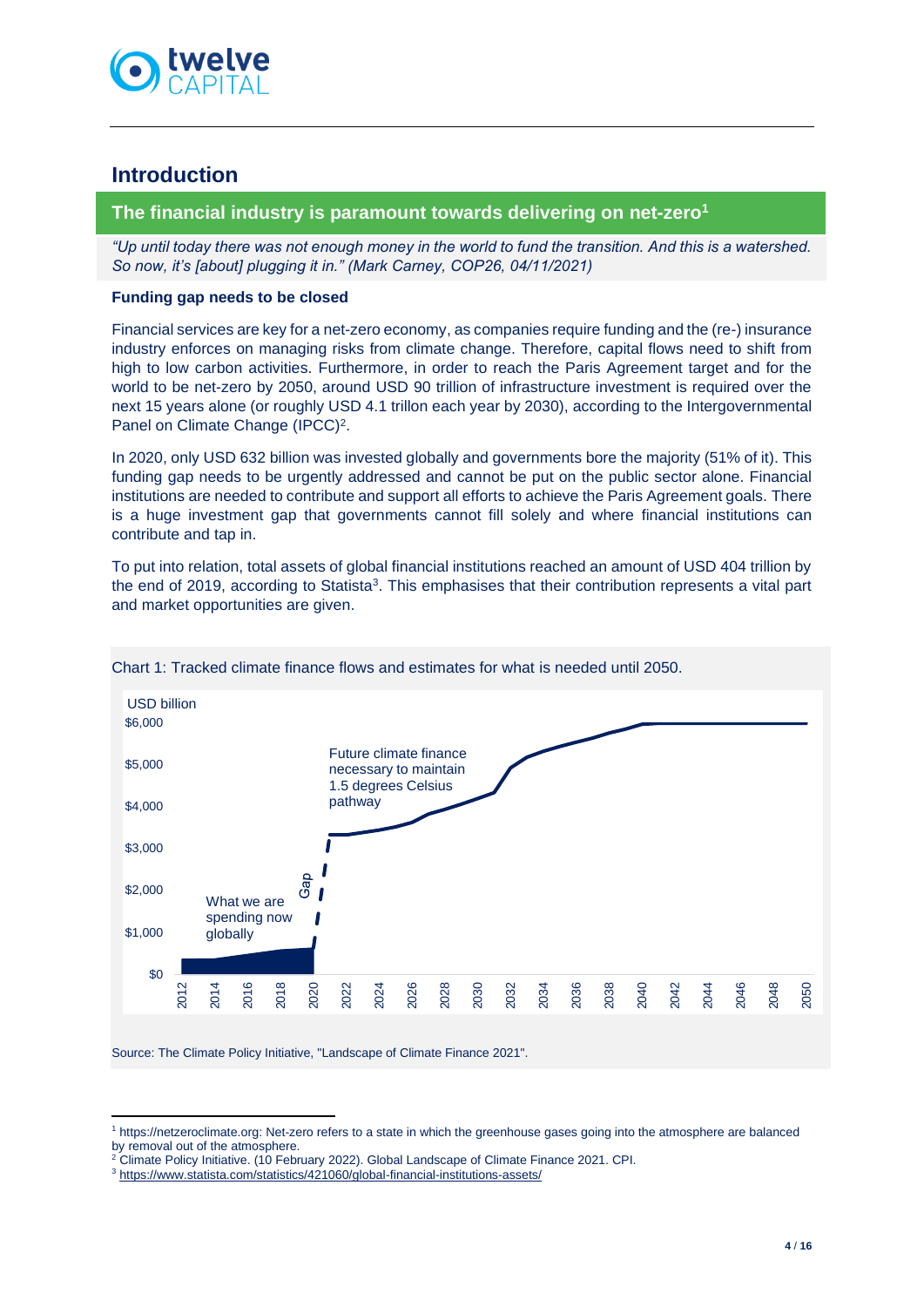

## <span id="page-4-0"></span>**Meeting climate impact objectives require a different perspective on ESG**

#### **Twelve's Litmus Test - a different perspective on ESG**

When looking at the financial industry, Twelve Capital believes that the traditional ESG factors is a good, but only a first step. ESG is a very widely used and well-known framework, however, the urgency of climate action will increasingly force companies to apply a different perspective on ESG. What is meant by that?

Twelve Capital goes an extra mile and takes the ESG approach a step further by not only relying on ESG data alone, but by conducting an in-house "Litmus Test" on a companies emission and transition efforts. In focus are listed companies showing clear evidence of steering their capital to low carbon, climate resilient activities, such as an offerring of new green products, services and underwriting activities. In addition, these need to demonstrate their commitment to reduce their energy consumption CO2/GHG emissions and that they comply with a minimum standard on ESG based and in-house ESG process.

This "Litmus Test" enables a holistic assessment how a company steers its capital flows, be it on the investing side, the loan book and/or the underwriting side.

The core of the "Litmus Test" is a thorough questionnaire which is sent to selected (re-) insurance companies, banks, asset managers and fintech/insurtech organisations to analyse the company's practices, ambitions and plans to become a climate-friendly institution.

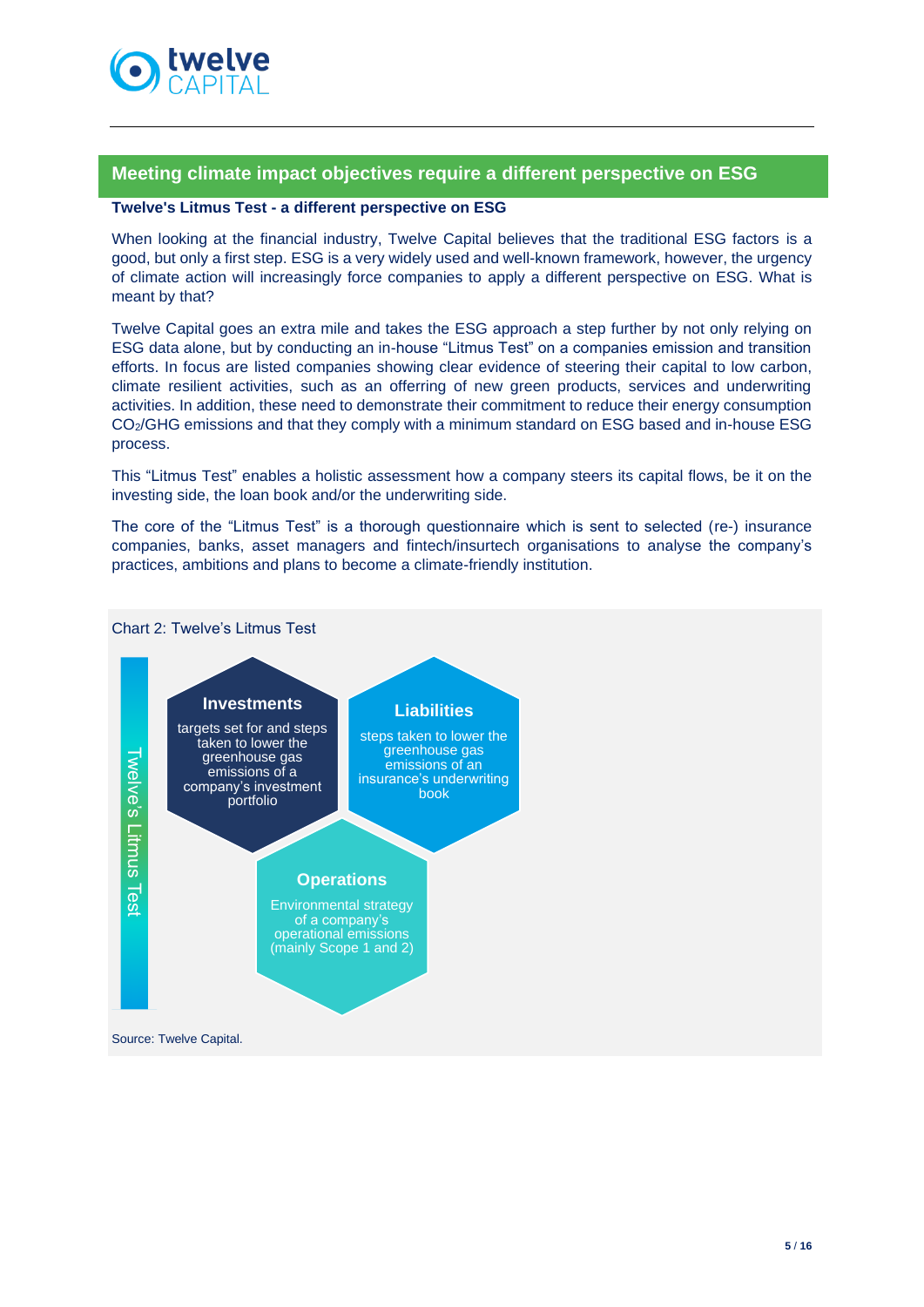

## <span id="page-5-0"></span>**Why companies should and do care**

## <span id="page-5-1"></span>**Risks and opportunities for the financial industry**

Climate change is a major challenge for the planet and poses both threats and opportunities which need to be tackled urgently. This will have a significant impact on the financial sector, depending on which carbon emission scenario ultimately occurs.

#### **Twelve Capital's questionnaire's findings on climate-related risks:**

Most analysed insurance companies expect to see an **increase of insurance claims**, and banks consider an increased risk with regard to a customers' ability to repay loans in the future. On the investment side, the risk of asset devaluation and of assets being stranded are most frequently mentioned by insurance companies and asset managers.

*"Climate change risk is not a new and independent risk category: rather, it is an aggravating factor for the existing risk categories." (a bank about risks on investment side, January 2022)*

#### **Steps taken on climate-related risks include:**

- The majority of property and casualty (P&C), multi-line and reinsurance companies that participated, stated that they **actively incorporate climate risk considerations in their pricing**.
- Most analysed life and health (L&H), multi-line and reinsurance companies anticipate that they can **increase their premiums** through time to offset the climate risk.

#### **The findings on climate-related opportunities are:**

- **Growth opportunity**. Most companies that were approached indicated that the development of or investment in sustainable/green/innovative products and services represent a great opportunity, especially also in view of volatile financial markets as well as the low correlation to traditional markets and low interest rates.
- − **Additional underwriting solutions**. On the liability side of insurance companies an extended insurance solutions offering for catastrophic damage protection, covering electric vehicles, or offering a product that provides end-to-end coverage for renewable energy sources, such as solar, wind, fuel cell and biomass industries, could be put in place.
- **Investment diversification**. In an investment portfolio an allocation into renewable energy projects, investing in Solar Tax Credit transactions which support and further enhance the installation of solar systems, or investing in green building construction projects.
- **Risk management** processes' are widely spread and all participating companies are applying the TCFD<sup>4</sup> recommendations. An improved risk management process is paramount towards better pricing and assessing potential risks from climate change.

<sup>4</sup> Task Force on Climate-related Financial Disclosures.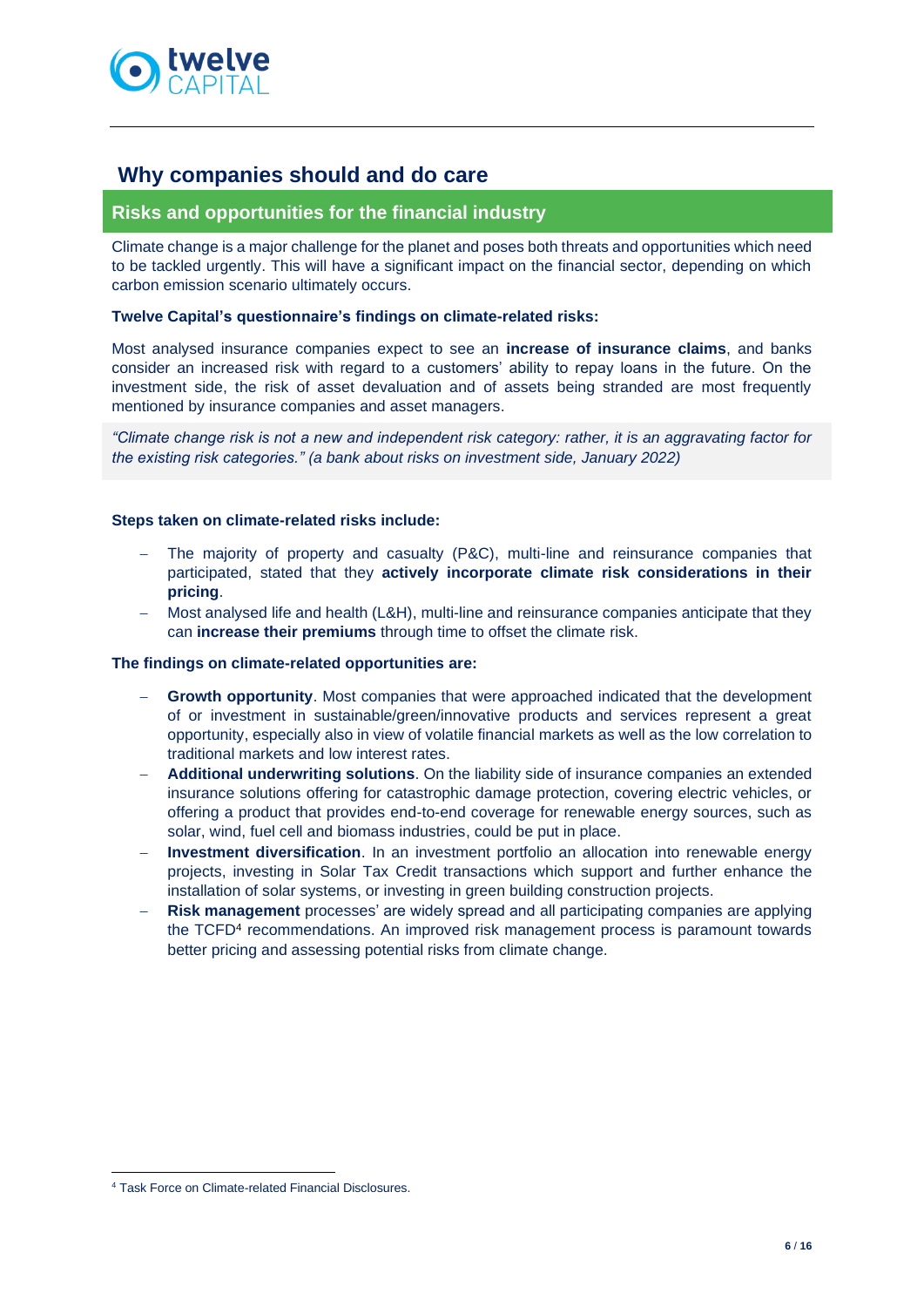

## <span id="page-6-0"></span>**Investments**

### <span id="page-6-1"></span>**What is done on the investment side to steer capital in the right direction?**

#### **Twelve's Litmus Test - a different perspective on ESG**

To comply with the Paris Agreement, greenhouse gas (GHG) emissions need to be reduced about 7% annually in order to reach the goal of net-zero by 2050. Twelve Capital's questionnaire targets this area. The key findings are the following:

- Approximately 57% of the analysed companies have set environmental friendly investment targets (Chart 3); from reducing the carbon intensity of investments and investment portfolio to just phasing out coal investments
- − About a third of responding institutions committed to have a net-zero target for their investment portfolio (Chart 4).
- − However, looking at companies with numerical reduction targets within their investment portfolio, the number drops to 30%. And only one company claims to have set a reduction target of 7% annually (Chart 5).

Chart 3: Percentage of the considered companies with investment targets in each sub-industry



Chart 4: Breakdown of the considered companies with a net-zero investment commitment

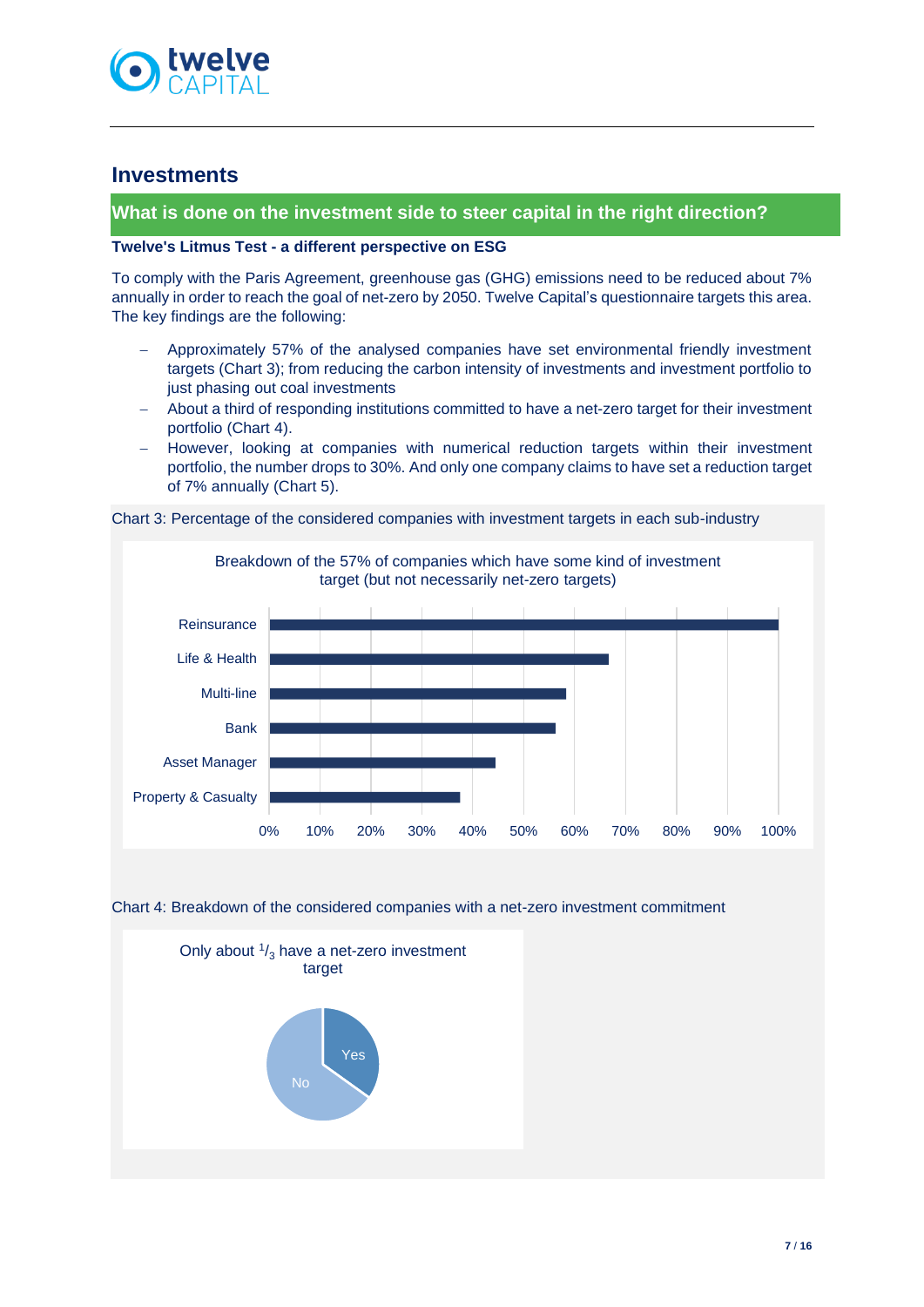

Chart 5: Percentage of stated annual investment emission reduction target in each sub-sector.



Do you have an investment target? 57% say yes

Yes

No

### **What is the breakdown?**



3.5% - 6.9% annual reduction target





10% 20% 30% 40% 50% 60% 70%

Bank

 $0\%$ 



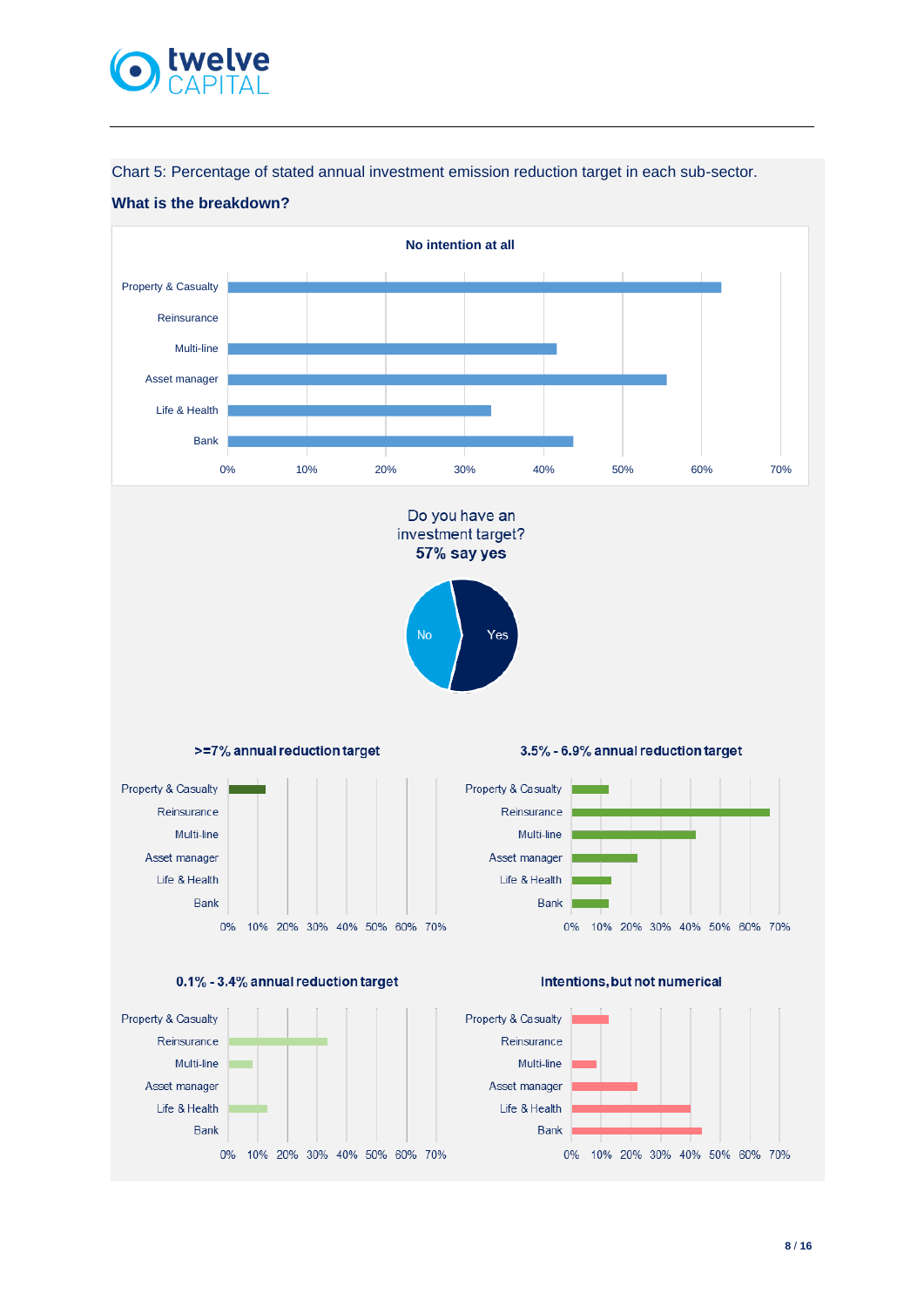

## <span id="page-8-0"></span>**Roadmap for the financial industry towards net-zero: Investments**

*"We classify the investment companies to the ones that are Paris aligned, the ones that planned to be Paris aligned, and the ones that are not. We then engage with the latter. But still, also if the engagement process is the main pillar there is a need to set clear consequences for the ones that are not and will not be aligned because time is sharp." (a Life & Health Insurance company, February 2022)*

### **Different pathways to reach the net-zero target:**

- − Focus on **divestment**: This is set up as an exclusion criteria. If the performance and strategy of a company is weak, it is divested.
- − Focus on **engagement**: This is focused on transition only. If the performance and strategy of an investee is weak, the investor helps in setting up targets and establish a transition plan.
- **Hybrid** approach (engaging and divesting): This is a hybrid approach. If the targets set in the engagement process phase are not met after a specific timeframe, the company is divested.

*"Through our internal analysis, we are able to identify candidates for engagement. In addition, we look at the carbon footprints of our equity and corporate fixed income funds, which helps us focus our efforts on high carbon emitters held within the portfolio." (a bank, December 2021)*

### **Engagement types:**

- − Collaborative engagement (e.g., Climate Action 100+)
- − Direct engagement (e.g., asking investee companies to disclose a business plan consistent with net-zero 2050 or to set Science Based Targets)

Chart 6: Breakdown of the considered insurance companies with an engagement process on the investment side.

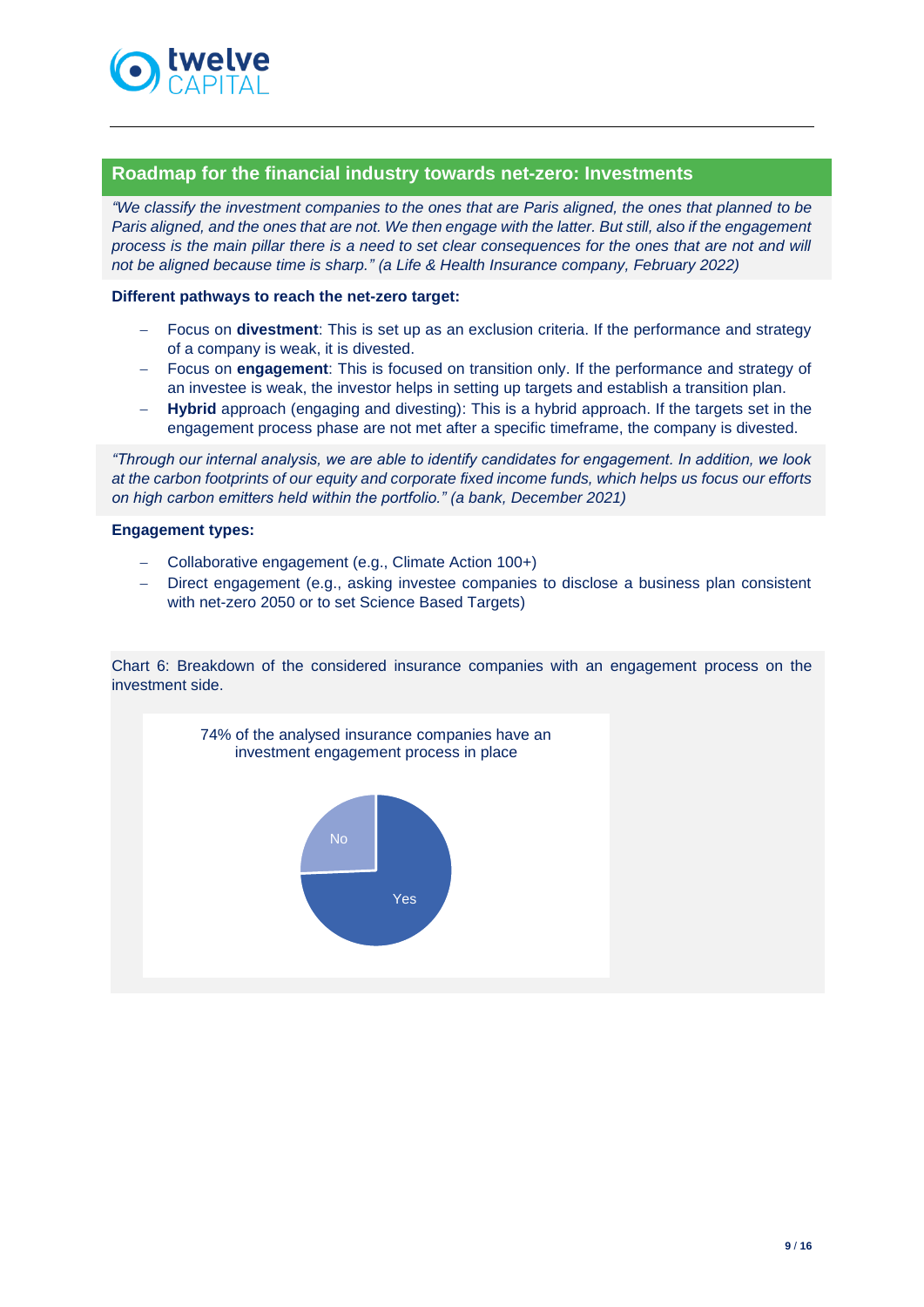

## <span id="page-9-0"></span>**Liabilities**

## <span id="page-9-1"></span>**What is done on the liability side to steer capital in the right direction?**

#### **Liability reduction targets are rare**

- Out of the insurance companies responding, only one has put in place a liability reduction target.
- − This indicates that setting targets on the liability side is still at an early stage. Many insurance companies stated that they plan to set targets after the Net Zero Insurance Alliance has published a methodology for measuring underwriting portfolio emissions.
- Therefore, once this methodology is publicly available, insurance companies will start calculating the underwriting portfolio emissions and as a following step they can set a reduction target.



Chart 7: Breakdown of the considered insurance companies with an underwriting target

## <span id="page-9-2"></span>**Roadmap for the financial industry towards net-zero: Liabilities**

*"Energy transition and decarbonisation are only possible if we support our clients in the development of their businesses towards models that progressively diminish their carbon footprint and climate impact." (a multi-line insurance, January 2022)*

## **Divestment is a common approach**

Over 50% of the analysed insurance companies indicated to undertake drastic divestment on high GHG emission holdings or operations.

## **Engagement process are in place too**

While around  $\frac{2}{3}$  of them have an engagement process in place on the investment side, only  $\frac{1}{3}$ undertake in addition an engagement process on the liability side (Chart 8). This difference might be explained due to the fact that setting targets on the liability side are still at an early stage. However, it will get more important and prominent as insurance companies committed to the Net Zero Insurance Alliance will set interim targets and are required to take action in order to reach these targets.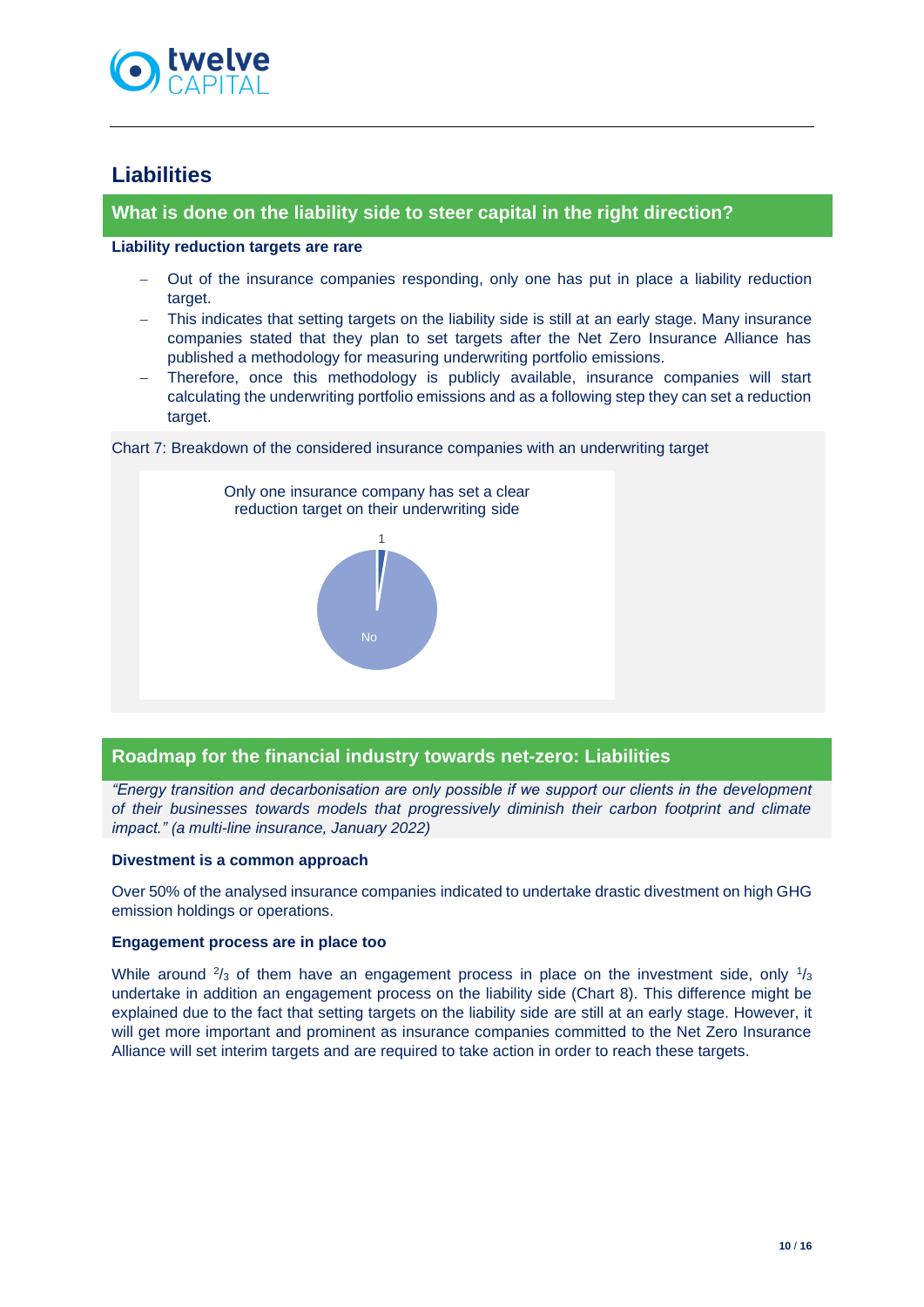

Chart 8: Breakdown of the considered insurance companies with an engagement process on the liability side.



## <span id="page-10-0"></span>**Operations**

<span id="page-10-1"></span>**What is done on the operational side to steer capital in the right direction?**

- − Operational emissions (Scope 1, 2 and some parts of 3<sup>5</sup> ) of financial institutions are negligible compared to the emissions of the balance sheet (Chart 9).
- It is nevertheless important that companies show that they are taking action and apply a comprehensive approach to reduce their operational emissions and to "walk the talk".
- − Overall, targets for operational emissions are somewhat more ambitious than for investments (which may be explained by the fact that operational emissions are already significantly lower and easier to steer and control).
- Some examples of what companies are conducting to reduce emissions, include switching the energy sources they use to renewable energy, reducing business flights and shifting to virtual meetings, and/or apply more efficient light bulbs to reduce energy consumption.

Chart 9: Accumulated GHG emissions of an analysed insurance company of the investments versus the operations.



<sup>5</sup> <https://ghgprotocol.org/blog/you-too-can-master-value-chain-emissions>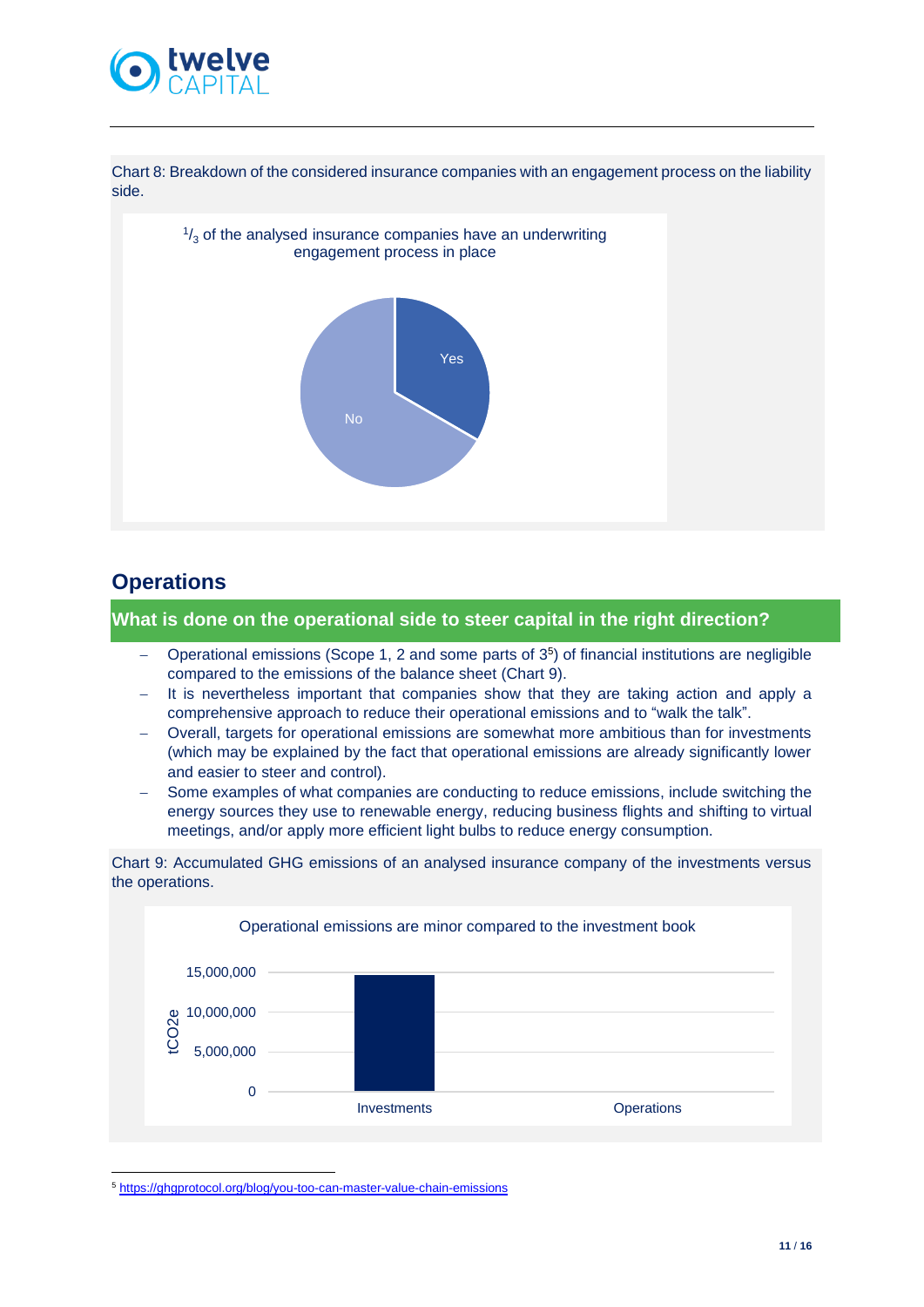

### **Targets**

- − Around 70% of them set in place environmental friendly policies (Chart 10); from specific numeric targets to unspecific targets like using less printing paper
- − About <sup>1</sup> /<sup>4</sup> of the financial institutions stated a net-zero commitment of their operational emissions (Chart 11).
- − However, only looking at companies with a specified numeric reduction target, the above number drops to roughly 50%. And only around 10% strive for the required 7% annual reduction rate (Chart 12).

Chart 10: Percentage of the considered companies with investment targets in each sub-industry.



Chart 11: Breakdown of the considered companies with a net-zero operations commitment.

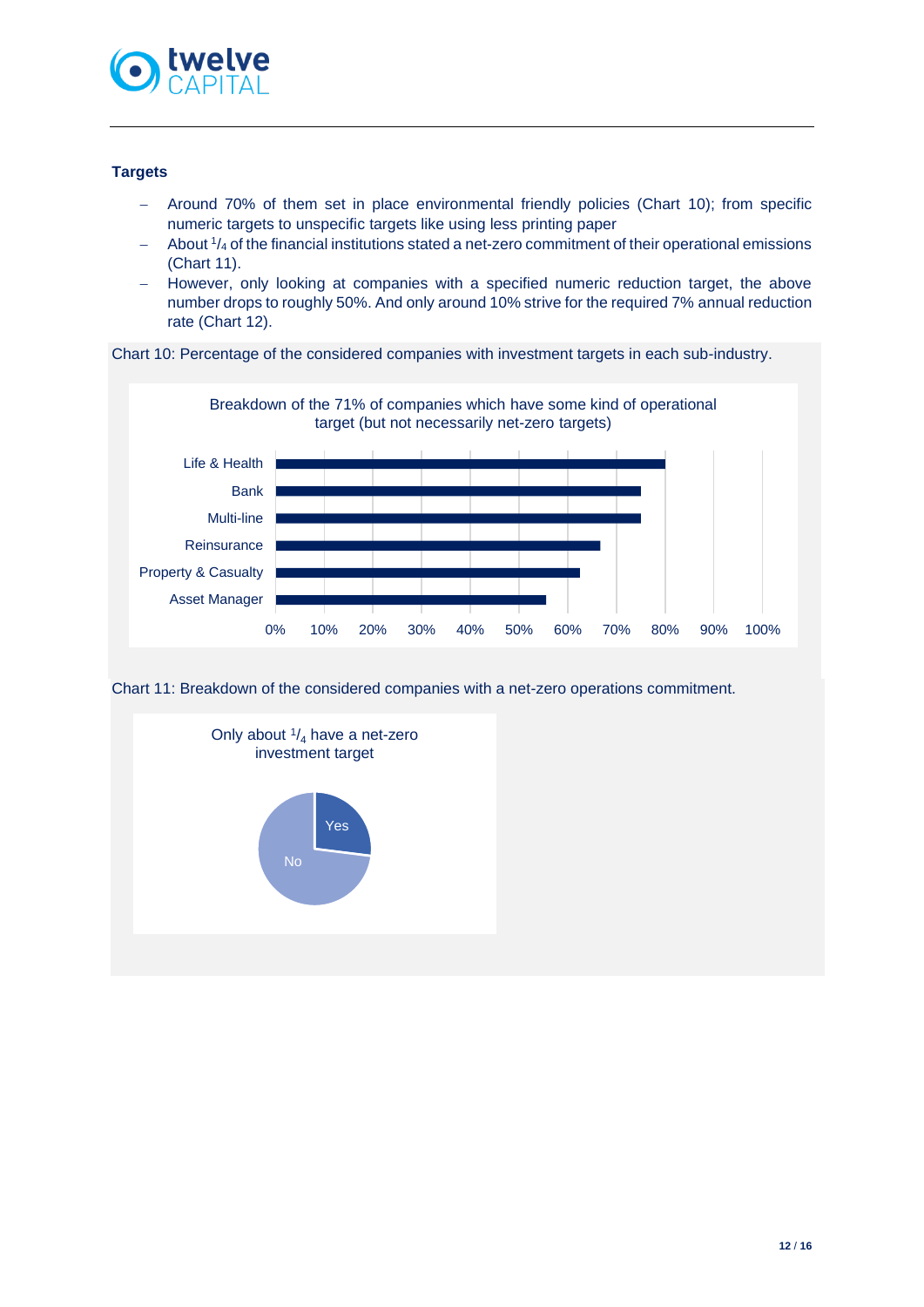

Chart 12: Percentage of stated annual operational emission reduction target in each sub-sector.

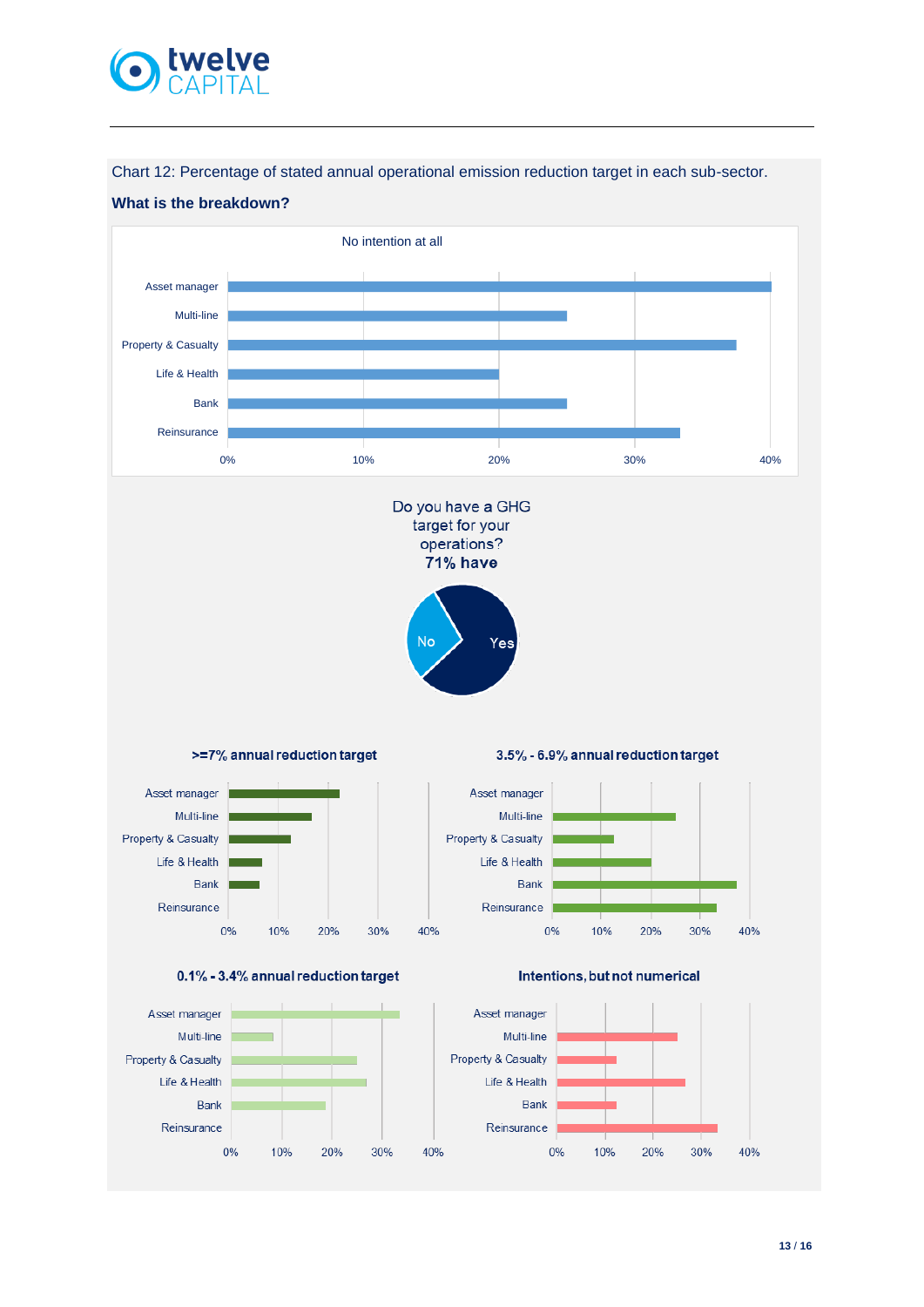

## <span id="page-13-0"></span>**Importance of Transition Enablers (FinTech/InsurTech)**

| For investment portfolio:                                                                                                                                                                                                                                                                                                                                                                          | For underwriting ((re-)<br>insurance):                                                                                                                                                                                                                                                                                                                                                                        | For operations:                                                                                                                                                                                                                                                             |
|----------------------------------------------------------------------------------------------------------------------------------------------------------------------------------------------------------------------------------------------------------------------------------------------------------------------------------------------------------------------------------------------------|---------------------------------------------------------------------------------------------------------------------------------------------------------------------------------------------------------------------------------------------------------------------------------------------------------------------------------------------------------------------------------------------------------------|-----------------------------------------------------------------------------------------------------------------------------------------------------------------------------------------------------------------------------------------------------------------------------|
| <b>ESG</b> tracker to<br>systematically develop<br>relationships and record<br>client engagement with a<br>focus on ESG<br>Location-specific<br>intelligence on climate<br>change and ESG exposure<br>to create a specific risk-<br>adjusted and asset-level<br>benchmark of global real<br>estate investment<br>Data analytics to screen<br>and benchmark companies<br>and assets in clean energy | Data and analytics to<br>enable identification and<br>forecasting of key risks to<br>help lenders assess<br>portfolio level and asset/<br>applicant specific risks<br>Climate risk modelling<br>services<br>Providing data analytics to<br>screen and benchmark<br>companies and assets in<br>clean energy<br>Digitalisation of mortgage<br>process<br>Transition from on premise<br>to cloud based computing | Electronic access in order<br>that resources are<br>minimised<br>Improving efficiency of<br>operations<br>Decarbonisation<br>assessment to define action<br>plan to reduce operational<br>carbon footprint<br>Help consumer to<br>understand their operational<br>emissions |

## <span id="page-13-1"></span>**Outlook**

Twelve Capital views it as vital that companies start to committing to be a net-zero company by 2050, combined by setting a near- and mid-term target if this has not been done yet. Companies being part of the net-zero alliance are required to set such targets and to define and apply quantitative data on how much they intend to reduced their investment/underwriting emissions within a specific timeframe. It is important to see companies taking action.

| Investment:                                                                                                                                                                                                                                                                                                                                                                                       | <b>Underwriting:</b>                                                                                                                                                                                                                                                                                                                                                       | <b>Operations:</b>                                                                                                                                                                                                                                                                                                           |
|---------------------------------------------------------------------------------------------------------------------------------------------------------------------------------------------------------------------------------------------------------------------------------------------------------------------------------------------------------------------------------------------------|----------------------------------------------------------------------------------------------------------------------------------------------------------------------------------------------------------------------------------------------------------------------------------------------------------------------------------------------------------------------------|------------------------------------------------------------------------------------------------------------------------------------------------------------------------------------------------------------------------------------------------------------------------------------------------------------------------------|
| Over 60% of the analysed<br>companies do not know the<br>GHG emissions of their<br>investment portfolio.<br>The insurance sector is the<br>major contributor to the<br>40% knowing the respective<br>emissions.<br>It is expected that in the<br>near future companies will<br>more and more measure<br>the emissions of the<br>investment portfolio and<br>thus tangible targets will be<br>set. | Almost 50% of the analysed<br>÷<br>insurance companies stated<br>that they have planned to<br>measure and disclose the<br>GHG emissions of their<br>underwriting book in the<br>near future.<br>It is expected that the<br>underwriting side will take a<br>big step towards climate<br>transition in the next two<br>years, driven by the Net<br>Zero Insurance Alliance. | It is expected that<br>operational emissions go up<br>this year as companies had<br>huge reduction due to the<br>pandemic.<br>It is also expected that over<br>the long term emissions will<br>be reduced (compared to<br>pre-pandemic) as for<br>example virtual meetings<br>will more and more replace<br>business travel. |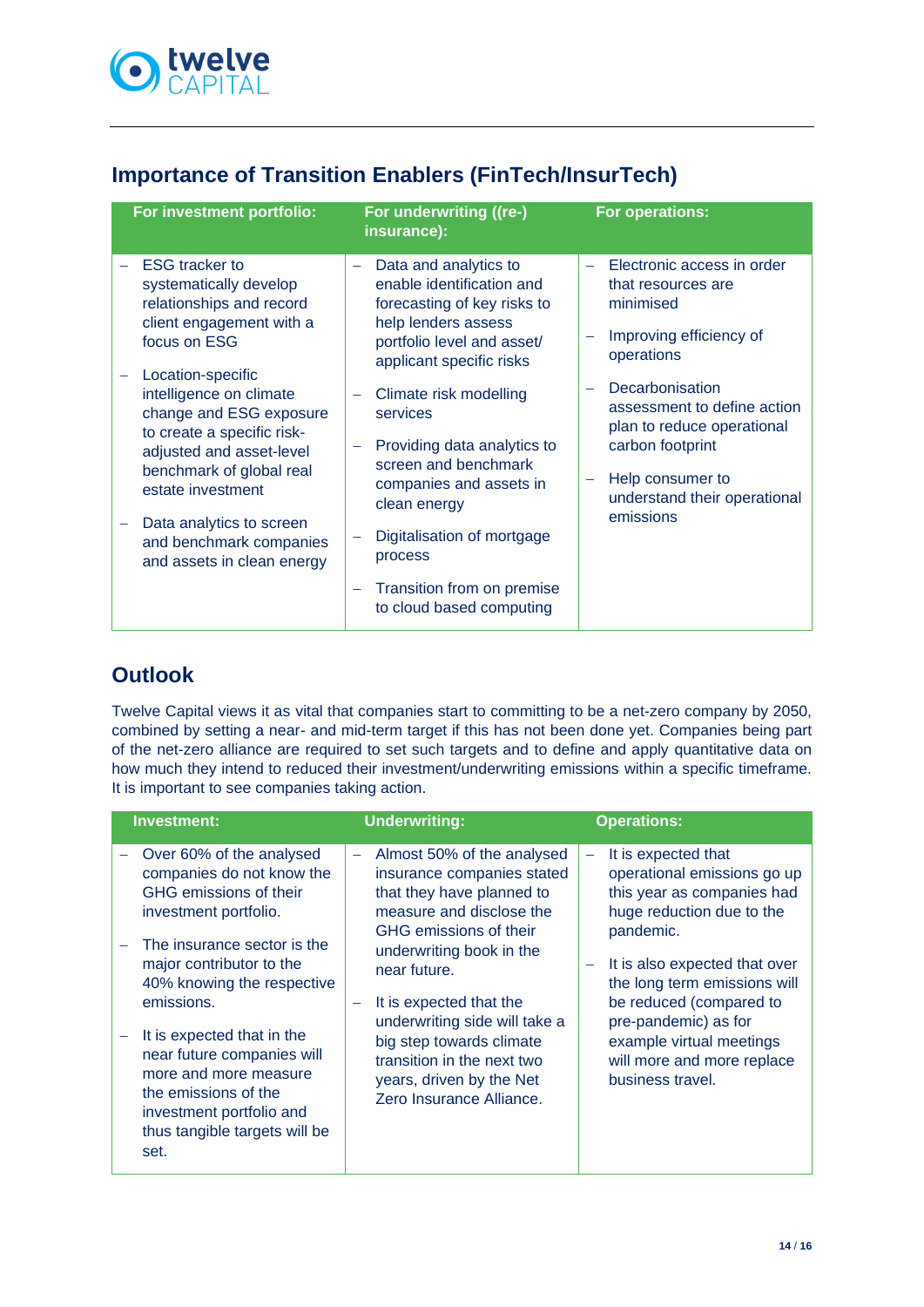

## <span id="page-14-0"></span>**GFANZ and the Net Zero Alliances**

It is observed that processes to steer towards a low-carbon economy are more in-depth and developed on the investment side. To some extent, this push could be attributed to the Net Zero Asset Owner Alliance (NZ AOA), which was launched in September 2019.

In April 2021, the Net Zero Banking Alliance (NZ BA) was formed, followed by the Net Zero Insurance Alliance (NZ IA) in July 2021. These relatively new alliances suggest that other business areas of financial institutions will further emphasise in focussing to deliver on the net-zero targets. The Glasgow Financial Alliance for Net Zero (GFANZ), as well launched in April 2021, combines the stated (and all other existing) net-zero initiatives and helps to accelerate the transition to a net-zero global economy.

Even though companies still have a long way to go, which poses and will remain major challenges, in which transparency and data availability will certainly play a vital role, there is an increasing awareness of the urgency to act against climate change.

*"Finance is no longer a mirror that reflects a world that's not doing enough. It's becoming a window through which ambitious climate action can deliver the sustainable future the people all over the world are demanding." (Mark Carney, COP26, 04/11/2021)*

**Twelve Capital AG** Dufourstrasse 101 8008 Zurich, Switzerland Phone: +41 (0)44 5000 120

**Twelve Capital (UK) Ltd** Moss House, 15-16 Brook's Mews London W1K 4DS, United Kingdom Phone: +44 (0)203 856 6760

**Twelve Capital (DE) GmbH** Theatinerstraße 11 80333 Munich, Germany Phone: +49 (0)89 839316 111

[info@twelvecapital.com](mailto:info@twelvecapital.com) [www.twelvecapital.com](http://www.twelvecapital.com/)

#### **About Twelve Capital**

Twelve Capital is an independent investment manager specialising in insurance investments for institutional clients. Its investment expertise covers the entire balance sheet, including Insurance Bonds, Insurance Private Debt, Catastrophe Bonds, Private Insurance-Linked Securities and Equity. It also composes portfolios of its Best Ideas. It was founded in October 2010 and is majority-owned by its employees. It has offices in Zurich, London and Munich.